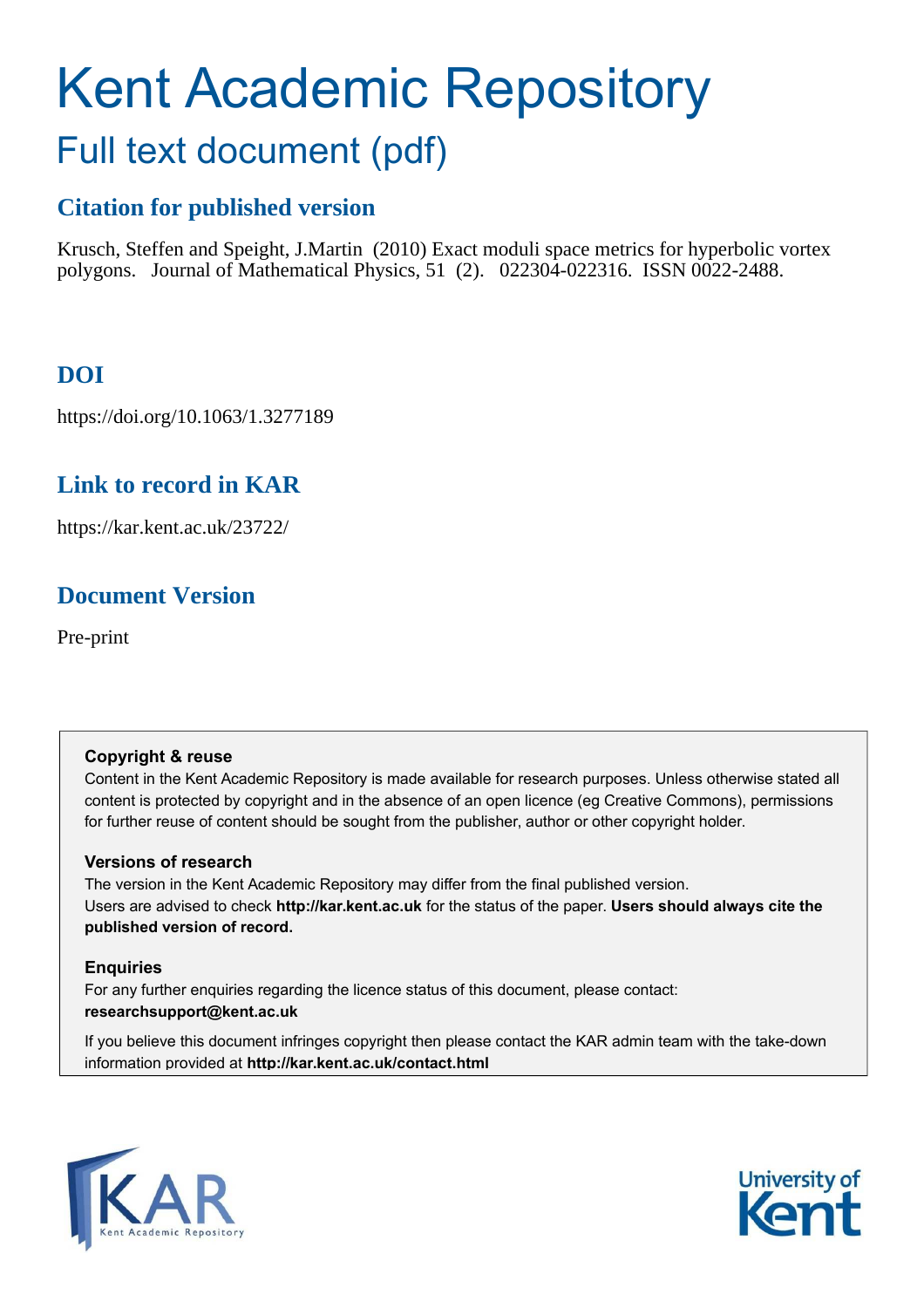### Exact moduli space metrics for hyperbolic vortices

Steffen Krusch<sup>∗</sup>

Institute of Mathematics, Statistics and Actuarial Science University of Kent, Canterbury CT2 7NF, United Kingdom

J.M. Speight†

Department of Pure Mathematics, University of Leeds Leeds LS2 9JT, United Kingdom

June 10, 2009

#### Abstract

Exact metrics on some totally geodesic submanifolds of the moduli space of static hyperbolic N-vortices are derived. These submanifolds, denoted  $\Sigma_{n,m}$ , are spaces of  $C_n$ -invariant vortex configurations with n single vortices at the vertices of a regular polygon and  $m = N - n$  coincident vortices at the polygon's centre. The geometric properties of  $\Sigma_{n,m}$  are investigated, and it is found that  $\Sigma_{n,n-1}$  is isometric to the hyperbolic plane of curvature  $-(3\pi n)^{-1}$ . Geodesic flow on  $\Sigma_{n,m}$ , and a geometrically natural variant of geodesic flow recently proposed by Collie and Tong, are analyzed in detail.

MSC classification numbers: 53C55; 53C80 Keywords: hyperbolic vortices, geodesic approximation

<sup>∗</sup>E-mail: S.Krusch@kent.ac.uk

<sup>†</sup>E-mail: speight@maths.leeds.ac.uk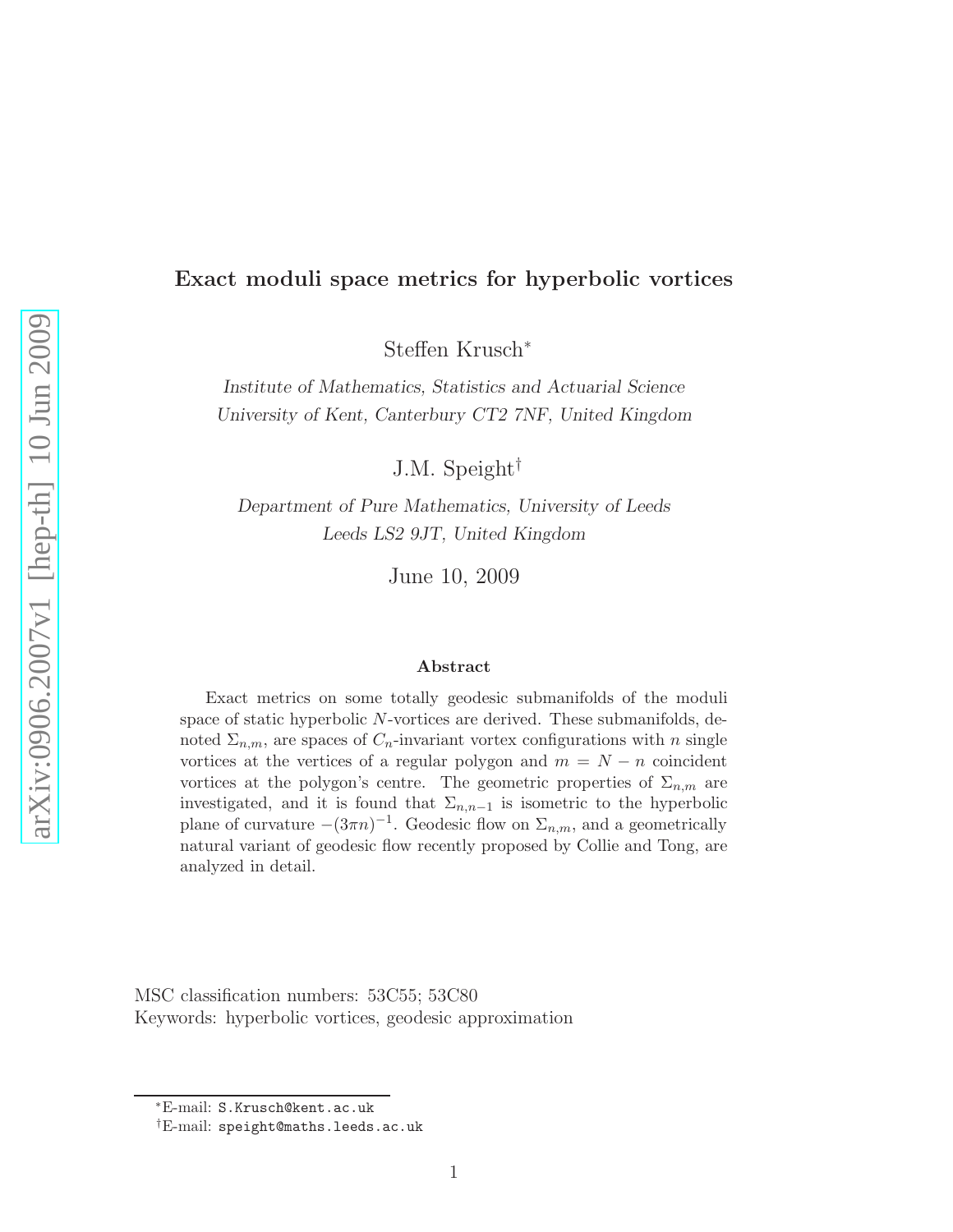### 1 Introduction

Many aspects of the dynamics of topological solitons of Bogomol'nyi type can be understood in terms of the geometry of the moduli space  $M_N$  of static N-solitons. This approach, originally due to Manton, addresses such diverse issues as low energy soliton scattering, the thermodynamics of soliton gases, and the quantum mechanics of solitons. For a comprehensive review, see [7]. Mathematically, the main object of study is the  $L^2$  metric  $\gamma$ , a Riemannian metric on  $M_N$  which can be thought of as the restriction of the kinetic energy of the parent field theory. There are comparatively few situations in which explicit formulae for  $\gamma$  are known, and one usually must make do with only partial or qualitative information.

This paper considers one of the rare cases where explicit progress is possible, namely Ginzburg-Landau vortices moving on the hyperbolic plane. In this case, the Bogomol'nyi equations for static N-vortices can be reduced to Liouville's equation on a disk, which is integrable. Strachan exploited this fact  $|11|$  to obtain an implicit formula for  $\gamma$  in terms of the analytic behaviour of the Higgs field near the vortex centres. From this he deduced explicit formulae for the metric on  $M_1$  and  $M_2$ , but the calculations become intractable for  $N \geq 3$ . In this paper, we will find exact formulae for the induced metric on certain totally geodesic submanifolds of  $M_N$  for all N, obtained by imposing invariance under certain symmetry groups. Each submanifold  $\Sigma_{n,m} \subset M_N$  has (real) dimension 2 and consists of static N-vortex solutions wherein  $n$  single vortices occupy the vertices of a regular polygon, and  $0 \leq m \leq n-1$  coincident vortices sit at the polygon's centre (so  $m + n = N$ ). The two dimensions correspond to the orientation and radius of the polygon. Geodesics in  $\Sigma_{n,m}$  are conjectured to correspond to low-energy N-vortex scattering trajectories in the case of slow, rotationally equivariant initial data.

We will discuss the curvature properties of  $\Sigma_{n,m}$  and show that  $\Sigma_{n,n-1}$  is isometric to the hyperbolic plane of curvature  $-\frac{1}{3\pi}$  $\frac{1}{3\pi n}$ . This fact was already known (and is rather trivial) in the case  $n = 1$ , but its generalization to any  $n \geq 1$  is new and extremely surprising. It follows that  $\Sigma_{n,n-1}$  is isometric to a hyperboloid of one sheet in  $(2+1)$ -dimensional Minkowski space (one of the standard models of hyperbolic space). It turns out that, for  $m$  sufficiently close to but different from  $n-1$ ,  $\Sigma_{n,m}$  can still be isometrically embedded as a surface of revolution in  $\mathbb{R}^{(2,1)}$ , and we construct the generating curves for some of these surfaces numerically. Geodesic motion on  $\Sigma_{n,n-1}$  can be understood very directly, and we obtain explicit formulae fixing the relationship between scattering angle and impact parameter for two–vortex scattering with a stationary third vortex at the origin (geodesic motion in  $\Sigma_{2,1}$ ). Finally, we consider a variant of the moduli space dynamics recently proposed (for Euclidean vortices) by Collie and Tong [3] in which the vortices experience an effective magnetic field determined by the Ricci curvature of  $M_N$ . This flow is analyzed numerically on  $\Sigma_{2,0}$  and exactly on  $\Sigma_{n,n-1}$ .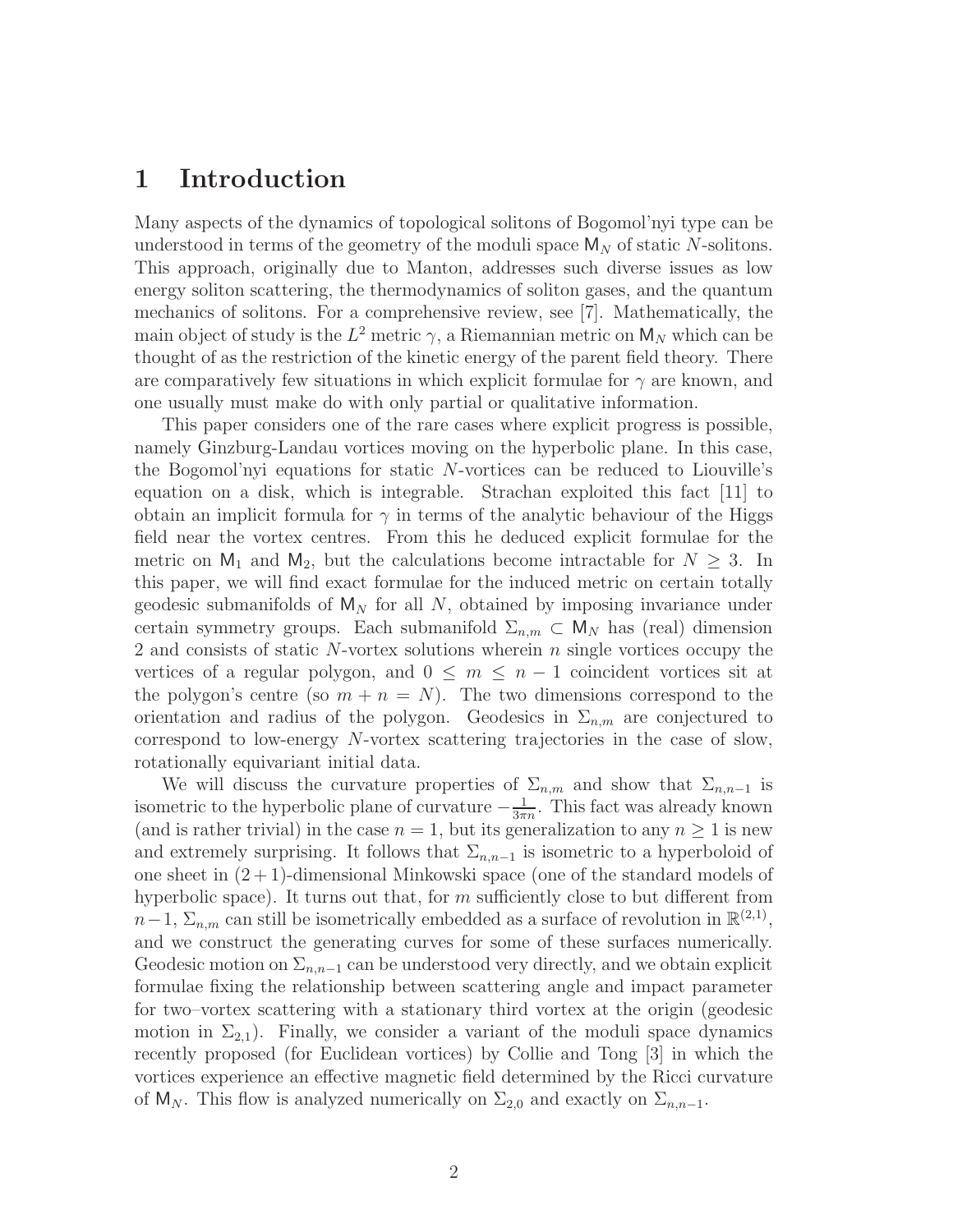### 2 Vortices on the hyperbolic plane

In this section we review Ginzburg-Landau vortices on the hyperbolic plane of curvature  $-\frac{1}{2}$  $\frac{1}{2}$  [11, 7], which we denote H, with metric G. It is convenient to use the Poincaré disk model of H, so  $H = \{z \in \mathbb{C} : |z| < 1\}$  and

$$
G = \Omega \, dz \, d\overline{z}, \qquad \Omega = \frac{8}{(1 - |z|^2)^2}.
$$
\n
$$
(2.1)
$$

Then (critically coupled) Ginzburg-Landau vortices on H are minimals of the potential energy

$$
V(\phi, A) = \frac{1}{2} \int_{\mathsf{H}} \left( dA \wedge *dA + \overline{d_A \phi} \wedge *d_A \phi + \frac{1}{4} (1 - \overline{\phi} \phi)^2 * 1 \right), \tag{2.2}
$$

where  $\phi : H \to \mathbb{C}$  is a complex scalar field,  $A \in \Omega^1(H)$  is the gauge potential one-form,  $d_A \phi = d\phi - iA\phi$ , and  $*$  is the Hodge isomorphism. The standard Bogomol'nyi argument shows that, among fields satisfying the boundary condition  $|\phi| = 1$  for  $|z| = 1$ , with winding number  $N \geq 0$ , the potential energy V satisfies

 $V > \pi N$ ,

with equality if and only if

$$
\left(\mathrm{d}_A \phi\right) \left(\partial/\partial \overline{z}\right) = 0, \tag{2.3}
$$

$$
dA - * \frac{1}{2}(1 - \bar{\phi}\phi) = 0.
$$
 (2.4)

Hence solutions of  $(2.3)$ ,  $(2.4)$  minimize V in their homotopy class. Such solutions are called N-vortices, and the zeros of  $\phi$  are interpreted as individual vortex positions.

Equations (2.3) and (2.4) can be reduced to a single gauge invariant equation by setting  $\phi = e^{\frac{1}{2}h + i\chi}$ . One obtains

$$
4\frac{\partial^2 h}{\partial z \partial \overline{z}} + \Omega - \Omega e^h = 0.
$$
 (2.5)

Setting  $h = 2g + 2 \log \frac{1}{2}(1 - |z|^2)$  the equation for h becomes Liouville's equation,

$$
4\frac{\partial^2 g}{\partial z \partial \overline{z}} - e^{2g} = 0, \tag{2.6}
$$

which can be solved exactly. The solution is

$$
g = -\log\frac{1}{2}\left(1 - |f|^2\right) + \frac{1}{2}\log\left|\frac{df}{dz}\right|^2,\tag{2.7}
$$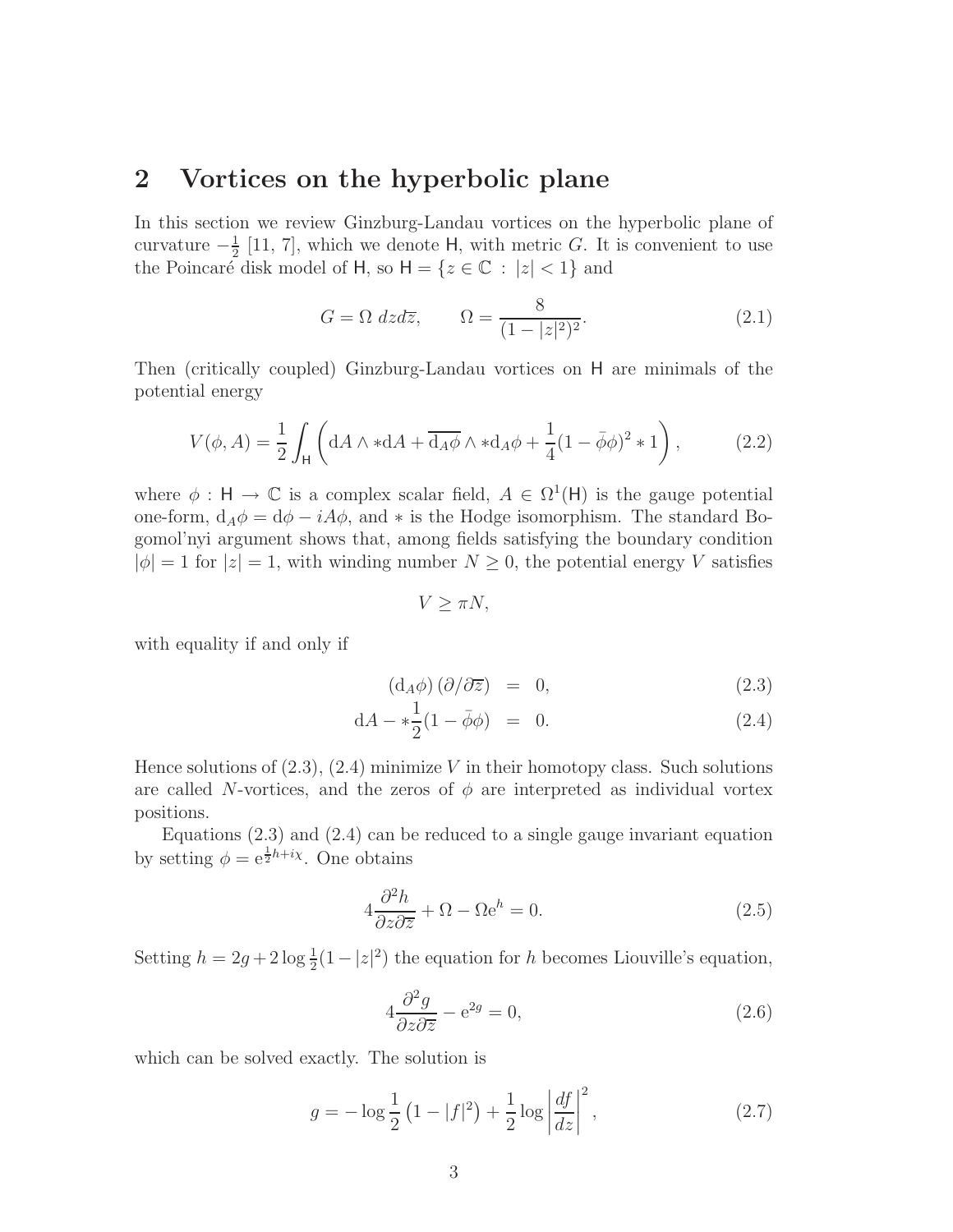where  $f(z)$  is an arbitrary, complex analytic function. With a simple choice of phase the scalar field is given by

$$
\phi = \frac{1 - |z|^2}{1 - |f|^2} \frac{df}{dz}.\tag{2.8}
$$

Then the first Bogomol'nyi equation (2.3) is satisfied, if and only if

$$
A = - * d \log \left( \frac{1 - |z|^2}{1 - |f|^2} \right).
$$
 (2.9)

Note that  $\phi$  vanishes at the zeros of  $\frac{df}{dz}$ .

To ensure that  $|\phi| \to 1$  as  $|z| \to 1$ ,  $\phi$  is nonsingular for  $|z| < 1$  and has winding number  $N$ , one must choose

$$
f(z) = \prod_{i=1}^{N+1} \left( \frac{z - a_i}{1 - \bar{a}_i z} \right),
$$
 (2.10)

where  $a_1, \ldots, a_{N+1}$  are arbitrary complex constants with  $|a_i| < 1$ . Naively, it seems that the moduli space of static N-vortices should have complex dimension  $N + 1$ , but this overcounts, since meromorphic functions  $f(z)$  and gauge equivalence classes of solutions of the Bogomol'nyi equations are not in one-to-one correspondence. In fact, the transformation

$$
f \mapsto \frac{f - c}{1 - \bar{c}f},\tag{2.11}
$$

where  $|c| < 1$  leaves  $(\phi, A)$  unchanged up to gauge. One can use this freedom to set  $a_{N+1} = 0$ , so

$$
f(z) = z \prod_{i=1}^{N} \left( \frac{z - a_i}{1 - \bar{a}_i z} \right),
$$
\n(2.12)

where  $|a_i| < 1$ . Note that the denominator of this rational map is uniquely determined by its numerator. So, hyperbolic N-vortices are in one-to-one correspondence with degree N polynomials

$$
P(z) = \prod_{i=1}^{N} (z - a_i)
$$
 (2.13)

all of whose roots lie in the open unit disk, and one concludes that  $M_N$  has real dimension 2N. The coefficients  $a_i$  are not natural complex coordinates on  $M_N$ , however, as we shall see.

It is useful to think of f as a holomorphic mapping of the Riemann sphere  $\mathbb{C} \cup$  $\{\infty\}$  to itself. Clearly f has exactly 2N critical points, counted with multiplicity. Note that f commutes with the involution  $\iota : z \mapsto \overline{z}^{-1}$  (reflexion in the equator)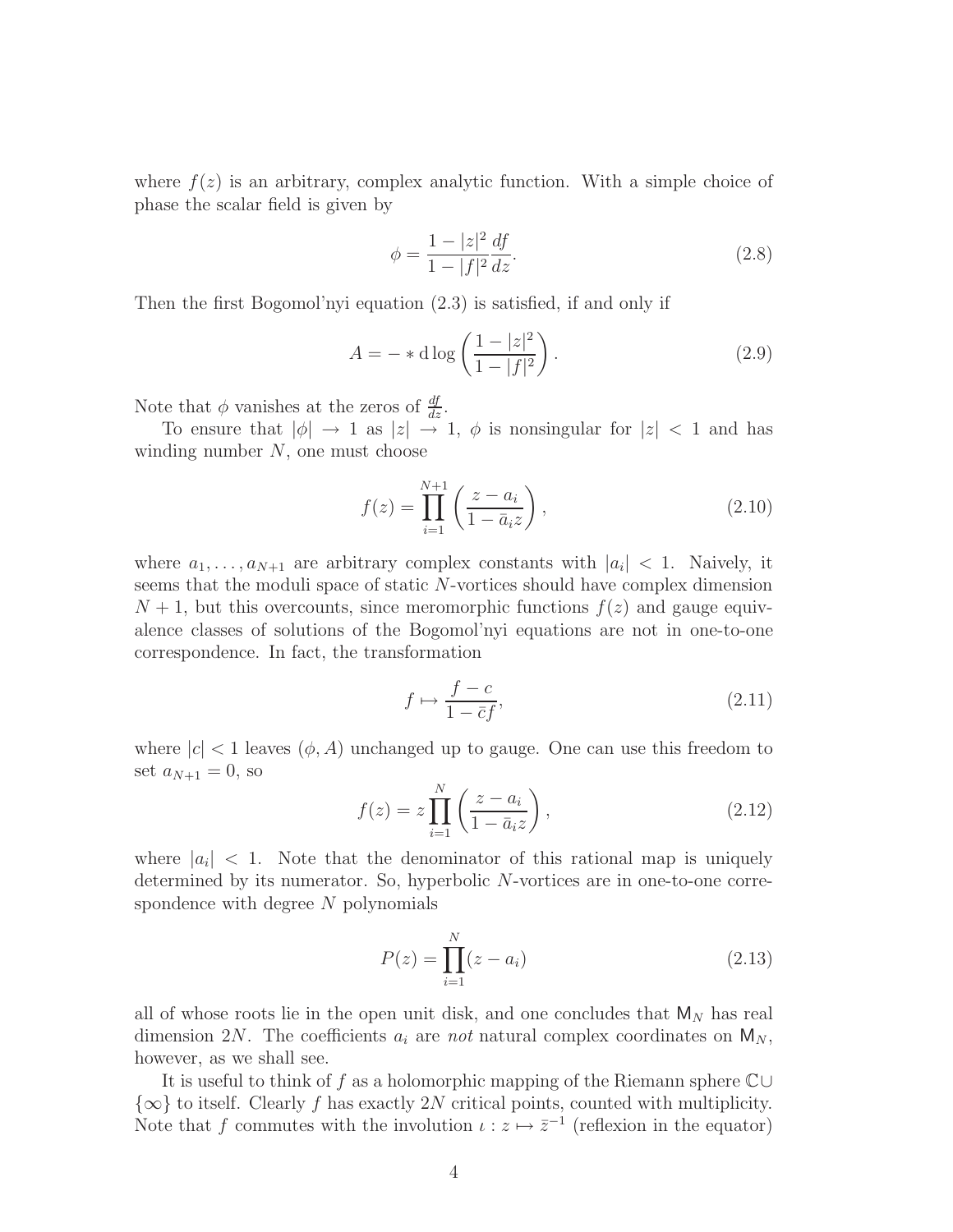so if z is a critical point of f, so is  $\iota(z)$ . Since f has no critical points on the equator,  $|z|=1$ , it follows that it has exactly N critical points inside the unit disk, and  $N$  outside. Let us denote the  $N$  (not necessarily distinct) critical points inside the unit disk  $Z_r$ ,  $r = 1, 2, \ldots, N$ . These are interpreted as the vortex positions. They provide local complex coordinates on  $M_N \backslash \Delta_N$ , where  $\Delta_N$  is the coincidence set, that is, the set of N-vortices for which the vortex positions are not all distinct. Good global complex coordinates are provided by the coefficients of the polynomial  $\prod_{r=1}^{N} (z - Z_r)$ . This equips  $M_N$  with a canonical complex structure which coincides, off  $\Delta_N$ , with the structure defined by the coordinates  $Z_r$ . Note that the critical points  $Z_r$  of f depend non-holomorphically on the parameters  $a_i$ , so this canonical complex structure is different from the complex structure defined by the coordinates  $a_i$  on  $M_N$ .

There is a natural Riemannian metric  $\gamma$  on  $M_N$  defined by restricting the kinetic energy of the abelian Higgs model

$$
T = \frac{1}{2} \int_{\mathsf{H}} \left( \partial_0 A \wedge * \partial_0 A + |\partial_0 \phi|^2 * 1 \right) \tag{2.14}
$$

to TM<sub>N</sub>. We here choose to work in temporal gauge  $(A_0 = 0)$ , so must impose Gauss's law

$$
\delta \partial_0 A = \frac{i}{2} (\overline{\phi} \partial_0 \phi - \phi \partial_0 \overline{\phi}) \tag{2.15}
$$

as a constraint on  $(\partial_0 \phi, \partial_0 A)$ , where  $\delta = - \ast d \ast$  is the coderivative on  $(H, G)$ . It is known that  $\gamma$  is Kähler with respect to the canonical complex structure just defined. This follows from a formula for  $\gamma$  first obtained by Strachan [11] and later generalized and reinterpreted by Samols [10] and Romao [8]. The formula gives  $\gamma$ on  $M_N \backslash \Delta_N$ . In the next section, we will need to compute the induced metric on certain totally geodesic submanifolds  $\Sigma_{n,m} \subset \mathsf{M}_{n+m}$  which (for  $2 \leq m \leq n-1$ ) lie entirely in  $\Delta_{n+m}$ , so we must make a small modification to Samols' calculation.

Rather than compute  $\gamma$  on  $\mathsf{M}_{N} \backslash \Delta_{N}$ , we fix the positions of m of the vortices (not necessarily distinct) and allow only the other  $n = N - m$  vortices to move, along trajectories  $Z_1(t), \ldots, Z_r(t)$  which remain distinct from one another, and the fixed zeros. This, then, defines an  $n$ -dimensional complex submanifold of  $\mathsf{M}_{n+m}$ , which we denote by  $\mathsf{M}_{n}^{p(z)}$ , where  $p(z)$  is the unique monic degree m polynomial whose roots are the fixed zeros (so  $M_n^1 \equiv M_n$ ). Samols' argument generalizes immediately to this setting, and one finds that the kinetic energy of a trajectory in  $\mathsf{M}_n^{p(z)}$  is

$$
T = \frac{1}{2}\pi \sum_{r,s=1}^{n} \left( \Omega(Z_r)\delta_{rs} + 2\frac{\partial b_s}{\partial Z_r} \right) \dot{Z}_r \dot{\bar{Z}}_s.
$$
 (2.16)

Here  $b_r$  are coefficients in the expansion of  $h = \log |\phi|^2$  around the zero  $Z_r$  of  $\phi$ ,

$$
h = 2\log|z - Z_r| + a_r + \frac{1}{2}\bar{b}_r(z - Z_r) + \frac{1}{2}b_r(\bar{z} - \bar{Z}_r) + \dots
$$
 (2.17)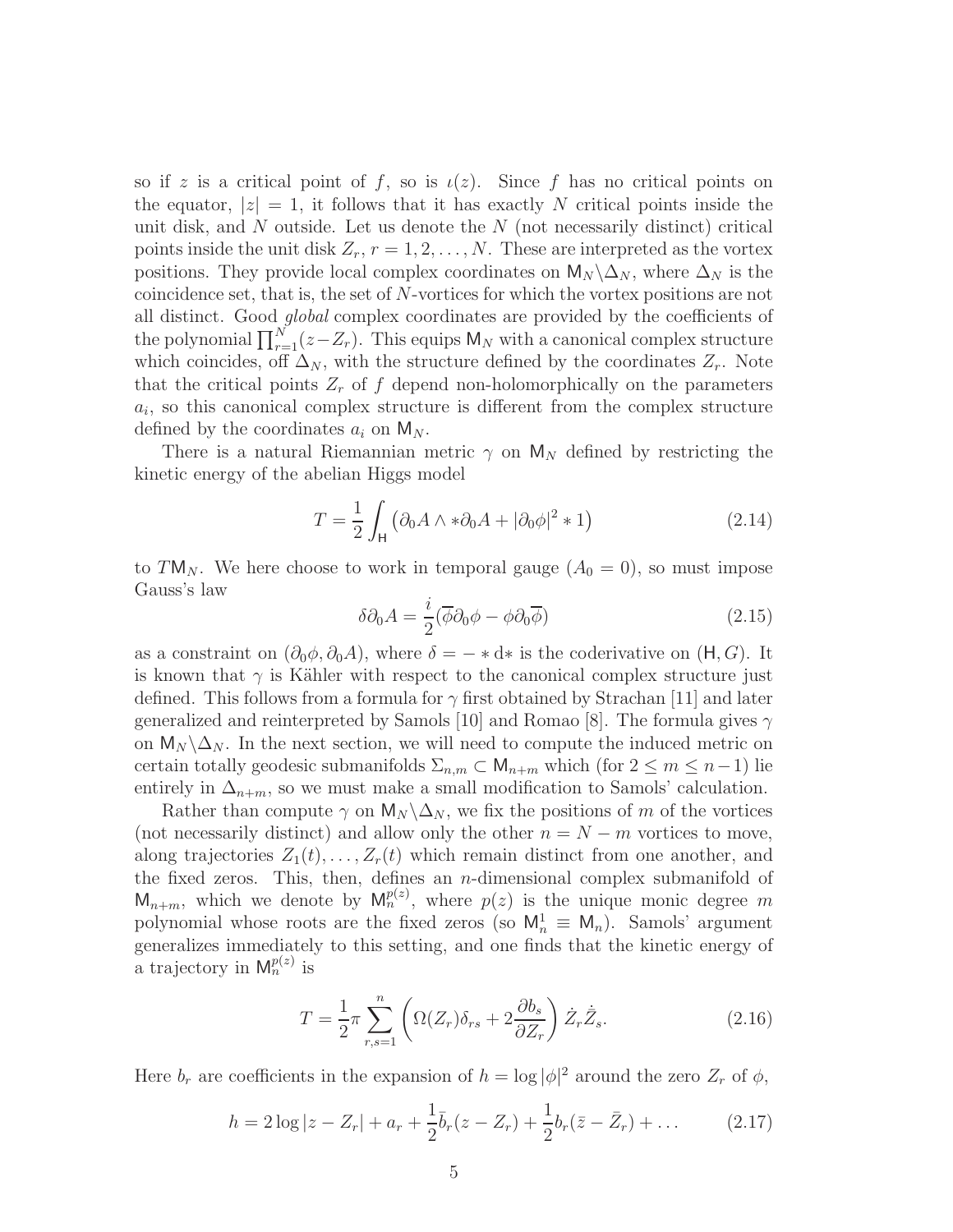On hyperbolic space,  $|\phi|^2$  is known explicitly, so the dependence of  $b_r$  on the vortex positions  $Z_1, \ldots, Z_n$  can also be determined explicitly, in principle. In practice, as we shall see, this is very difficult, but some properties of the coefficients  $b_r$  are immediate. First, since  $T$  is manifestly real, one must have

$$
\frac{\partial b_r}{\partial Z_s} \equiv \frac{\partial \bar{b}_s}{\partial \bar{Z}_r}.\tag{2.18}
$$

It follows that the metric on  $\mathsf{M}_n^{p(z)}$  induced by T,

$$
\gamma = \pi \sum_{r,s=1}^{n} \left( \Omega(Z_r) \delta_{rs} + 2 \frac{\partial b_s}{\partial Z_r} \right) dZ_r d\bar{Z}_s, \tag{2.19}
$$

is Hermitian with respect to the canonical complex structure, with Kähler form

$$
\omega = \frac{i}{2} \pi \sum_{r,s=1}^{n} \left( \Omega(Z_r) \delta_{rs} + 2 \frac{\partial b_s}{\partial Z_r} \right) dZ_r \wedge d\bar{Z}_s.
$$
 (2.20)

Clearly,  $d\omega = 0$ , by (2.18), that is,  $\gamma$  is Kähler. Following Romao, it is convenient to define the (0, 1) form

$$
b = \sum_{r=1}^{n} b_r d\bar{Z}_r \tag{2.21}
$$

on  $M_n^{p(z)}$ , which is known to satisfy  $\bar{\partial}b = 0$ , [8]. The Kähler form on  $M_n^{p(z)}$  may then be compactly written

$$
\omega = \frac{i}{2}\pi \left(2\mathrm{d}b + \sum_{r=1}^{n} \Omega(Z_r) dZ_r \wedge d\bar{Z}_r\right). \tag{2.22}
$$

### 3 Totally geodesic submanifolds of  $M_N$

We shall use formula (2.22) to deduce the induced metric on certain totally geodesic submanifolds of  $M_N$  which we now define. Recall that points in  $M_N$ are in one-to-one correspondence with monic degree N polynomials with roots only in the unit disk. We can choose to identify a  $N$ -vortex with the polynomial whose roots are the vortex positions, but it is somewhat more convenient to identify it instead with the monic polynomial  $P(z)$  defined by the numerator of the rational map  $f(z)$ , whose coefficients we denote  $\beta_i \in \mathbb{C}$ ,

$$
P(z) = zN + \beta_1 zN-1 + \dots + \beta_N.
$$
 (3.1)

There is an obvious action of  $U(1)$  on such polynomials, whose associated action on  $M_N$  is clearly isometric (it just rotates the vortex positions about  $z = 0$ ), namely,

$$
P(z) \mapsto \lambda^{-N} P(\lambda z) \tag{3.2}
$$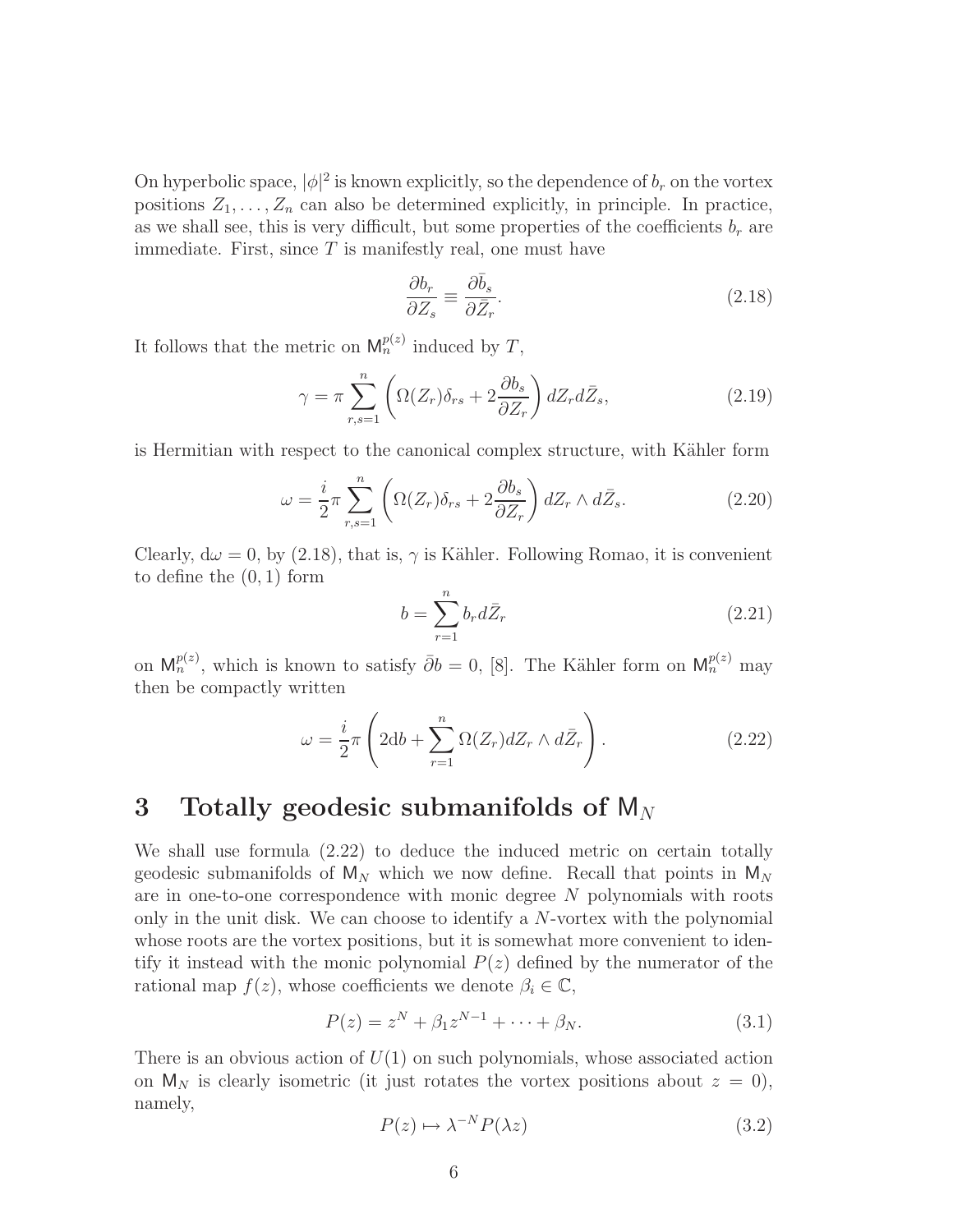for each  $\lambda \in U(1)$ . In terms of the coefficients of  $P(z)$ , the action is

$$
(\beta_1, \beta_2, \dots, \beta_N) \mapsto (\lambda^{-1}\beta_1, \lambda^{-2}\beta_2, \dots, \lambda^{-N}\beta_N). \tag{3.3}
$$

From now on we consider the case where  $\lambda = e^{2\pi i/n}$ , for *n* some positive integer, so that  $\lambda$  generates the cyclic group  $C_n$ . Then  $P(z)$  is a fixed point of  $\lambda$  if and only if  $\beta_k = 0$  for all k not divisible by n. So the fixed point set of  $\lambda$  consists of all polynomials of the form

$$
P(z) = zN + \beta_n zN-n + \beta_{2n} zN-2n + \dots + \beta_{pn} zN-pn,
$$
 (3.4)

where  $p = \left\lceil \frac{N}{n} \right\rceil$  $\frac{N}{n}$ . The corresponding submanifold of  $M_N$  has complex dimension  $p$  and is totally geodesic by a standard symmetry argument [9]. In particular, if  $\frac{N}{2}$  <  $n \leq N$ , so that  $p = 1$ , the fixed point set has complex dimension one and consists of polynomials

$$
P(z) = zm(zn + \betan), \qquad |\betan| < 1, \qquad 0 \le m < n. \tag{3.5}
$$

Let us denote this totally geodesic submanifold  $\Sigma_{n,m} \subset M_{n+m}$ . In order to calculate the metric on  $\Sigma_{n,m}$  we first need to find the vortex positions, that is, the critical points of

$$
f(z) = \frac{z^{m+1} (z^n - a^n)}{1 - \overline{a}^n z^n},
$$
\n(3.6)

which arises from (3.5) (replacing  $\beta_n = -a^n$  for later convenience). Recall f has exactly  $n + m$  critical points, counted with multiplicity, in the unit disk H. Now  $f(\lambda z) \equiv \lambda^{m+1} f(z)$ , so z is a critical point of f if and only if  $\lambda z$  is a critical point. Hence, f has n critical points  $Z_r$  at the vertices of some regular n-gon,

$$
Z_r = \alpha \lambda^{r-1},\tag{3.7}
$$

and the other m critical points must be coincident at 0 (the only fixed point in H of  $\lambda$ ). So  $\Sigma_{n,m}$  consists of vortex configurations with m vortices coincident at  $z = 0$  and n vortices located at the vertices of a regular polygon centred on 0.

We next determine how the vortex position  $\alpha = Z_1 \in \mathbb{C}$  is related to the complex parameter a. If a is real positive, then  $f$  clearly has a real postive critical point, and f remains unchanged under  $a \mapsto \lambda a$ . It follows that

$$
a = \alpha \nu(|\alpha|) \tag{3.8}
$$

where  $\nu$  is a positive real function of  $|\alpha|$  only. A short calculation leads to a quadratic equation in  $\nu^n$ . We choose the solution which satisfies  $|a| < 1$  provided  $|\alpha|$  < 1 and obtain

$$
\nu^{n} = \frac{(m+1)\left(1+|\alpha|^{2n}\right) - \sqrt{(m+1)^{2}\left(1-|\alpha|^{2n}\right)^{2} + 4n^{2}|\alpha|^{2n}}}{2|\alpha|^{2n}\left(m+1-n\right)}\tag{3.9}
$$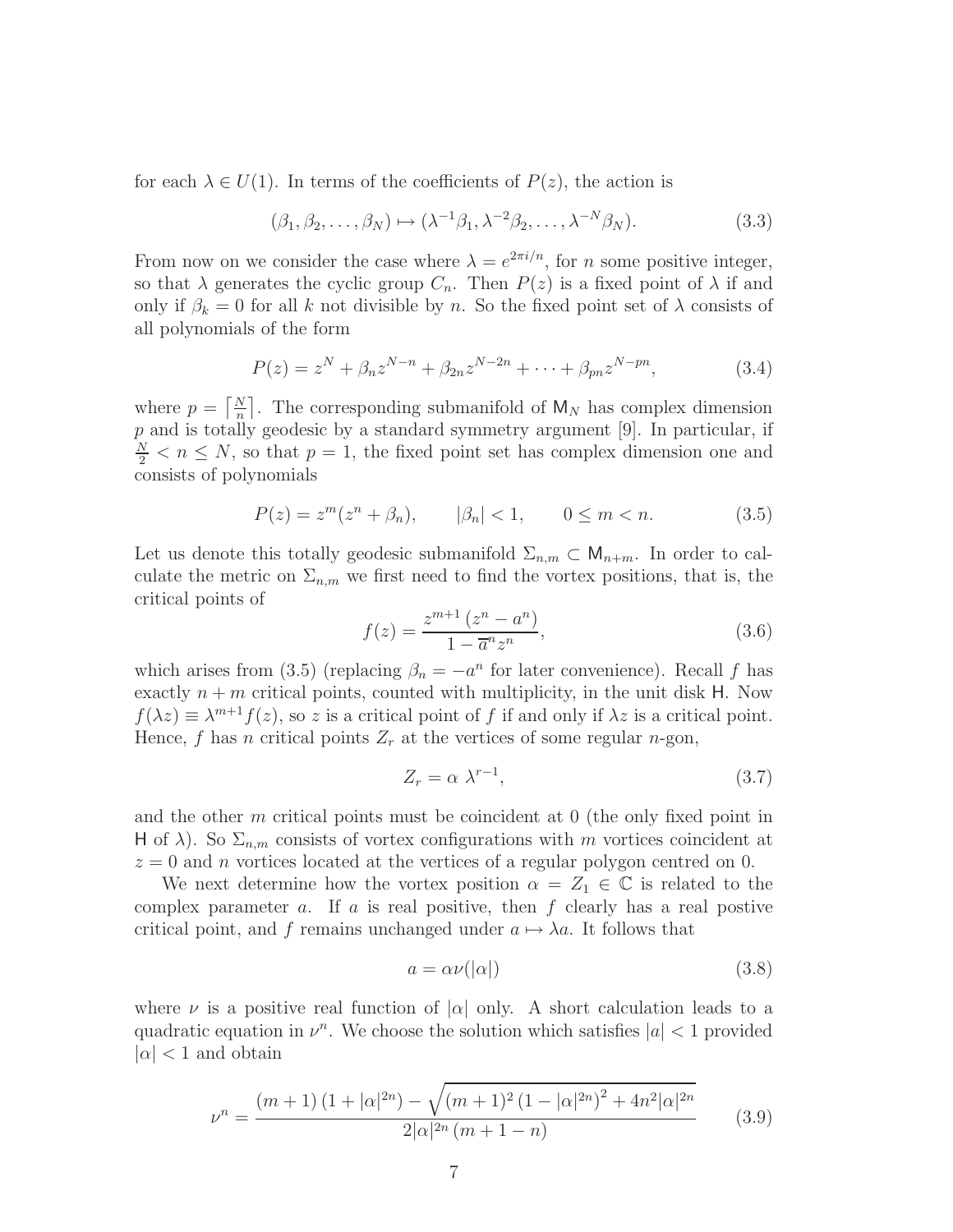for  $n > m + 1$ . For  $n = m + 1$  the solution simplifies considerably, namely,

$$
\nu^n = \frac{2}{1 + |\alpha|^{2n}}.\tag{3.10}
$$

We can now eliminate the parameter a from  $f(z)$  in favour of  $\alpha$  which, being one of the vortex positions, is a good (local) complex coordinate on  $\Sigma_{n,m}$  with respect to the canonical complex structure:

$$
f(z) = \frac{z^{m+1}(z^n - \nu^n \alpha^n)}{1 - \nu^n \bar{\alpha}^n z^n}.
$$
\n(3.11)

By the Kähler property and rotational invariance, we know that the metric on  $\Sigma_{n,m}$  must take the form

$$
\gamma = F(|\alpha|)d\alpha d\bar{\alpha} \tag{3.12}
$$

for some conformal factor  $F(|\alpha|)$ . To compute F, we require information on the coefficients  $b_r$ , and hence a formula for  $h = \log |\phi|^2$ . Now  $f'(z)$  has zeros at  $\lambda^r \alpha$ and  $\lambda^r \bar{\alpha}^{-1}$  (recall critical points of f are paired  $z \leftrightarrow \bar{z}^{-1}$ ), and a zero of order m at 0. It follows that

$$
f'(z) = \frac{(m+1)\nu^n z^m (z^n - \alpha^n)(1 - \bar{\alpha}^n z^n)}{(1 - \nu^n \bar{\alpha}^n z^n)^2}.
$$
\n(3.13)

In order to avoid the logarithmic singularities of h near  $z = Z_1 = \alpha$ , we define the regularized version of (2.17) as

$$
h_{reg} = \log |\phi|^2 - \log (z - \alpha) - \log (\bar{z} - \bar{\alpha}). \tag{3.14}
$$

Since  $\alpha$  is a simple zero we can calculate the coefficient  $b_1$  in (2.17) as

$$
b_1 = \frac{2\partial h_{reg}}{\partial \bar{z}}\bigg|_{z=\alpha},\tag{3.15}
$$

which leads to

$$
b_1 = \frac{1}{\bar{\alpha}} \left( 2m + n - 1 - \frac{2n\alpha^n \bar{\alpha}^n}{1 - \alpha^n \bar{\alpha}^n} + \frac{4n\nu^n \alpha^n \bar{\alpha}^n}{1 - \nu^n \alpha^n \bar{\alpha}^n} - \frac{4\alpha \bar{\alpha}}{1 - \alpha \bar{\alpha}} \right). \tag{3.16}
$$

We have calculated  $b_1$  only, but we can deduce  $b_r$  for  $r \geq 2$  by rotational symmetry. From the definition of the coefficient  $b_r$  in (2.17), it follows that if we simultaneously rotate all the zeros by  $\lambda' \in U(1)$ , the  $b_r$  coefficients transform as

$$
b_r(\lambda' Z_1, \dots, \lambda' Z_n) = \lambda' b_r(Z_1, \dots, Z_n).
$$
 (3.17)

In the case  $\lambda' = \lambda = e^{2\pi i/n}$ , this rotation just cyclically permutes the vortices, so we see that

$$
b_r(\alpha) = \lambda^{r-1} b_1(\alpha). \tag{3.18}
$$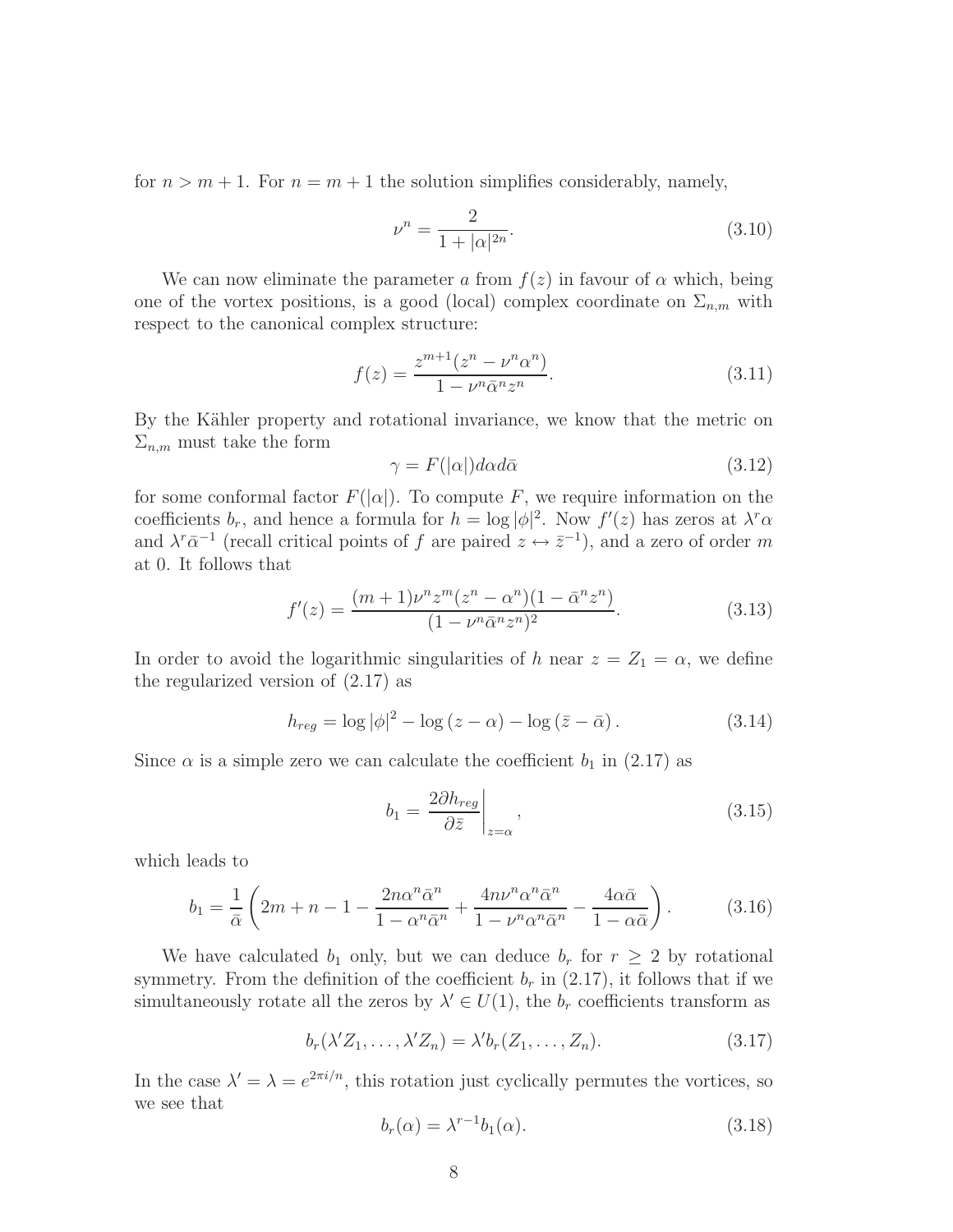It also follows from (3.17) that  $\bar{\alpha}b_1(\alpha)$  is a function of  $|\alpha|$  only, which is a consistency check on our formula (3.16).

To complete the calculation of the metric, we note that  $\Sigma_{n,m}$  (with the point  $\alpha = 0$  removed, strictly speaking) is a submanifold of  $M_n^{z^m}$ , on which the formula  $(2.22)$  for the Kähler form holds. Let us introduce the real vector fields<sup>1</sup>

$$
X = \sum_{r=1}^{n} \left( Z_r \frac{\partial}{\partial Z_r} + \bar{Z}_r \frac{\partial}{\partial \bar{Z}_r} \right), \qquad Y = JX = i \sum_{r=1}^{n} \left( Z_r \frac{\partial}{\partial Z_r} - \bar{Z}_r \frac{\partial}{\partial \bar{Z}_r} \right) \tag{3.19}
$$

on  $\mathsf{M}_n^{z^m}$ , and note that on  $\Sigma_{n,m}$  these coincide with

$$
X = |\alpha| \frac{\partial}{\partial |\alpha|}, \qquad Y = \frac{\partial}{\partial \psi}, \tag{3.20}
$$

where  $\alpha = |\alpha|e^{i\psi}$ . Hence, the conformal factor we seek is

$$
F(|\alpha|) = \frac{1}{|\alpha|^2} \omega(X, Y) = \frac{\pi}{|\alpha|^2} \left( i(\text{d}b)(X, Y) + n|\alpha|^2 \Omega(|\alpha|) \right)
$$
  

$$
= \frac{i\pi}{|\alpha|^2} \left( X[b(Y)] - Y[(b(X)] \right) + n\pi \Omega(|\alpha|) \tag{3.21}
$$

since  $[X, Y] = 0$ . Now

$$
b(X) = \sum_{r=1}^{n} b_r d\bar{Z}_r(X) = \sum_{r=1}^{n} \bar{Z}_r b_r
$$
 (3.22)

and  $b(Y) = b(JX) = -ib(X)$  since b is a  $(0, 1)$  form. Since X and Y are tangential to  $\Sigma_{n,m}$ , to compute  $X[b(Y)] = -iX[b(X)]$  and  $Y[b(X)]$  it suffices to know  $b(X)$  only on  $\Sigma_{n,m}$ , where  $Z_r = \lambda^{r-1}\alpha$ . But using (3.18) we see that, on  $\Sigma_{m,n}$ ,  $b(X) = n\bar{\alpha}b_1(\alpha)$  which, as we have remarked, is a function of  $|\alpha|$  only. Hence,  $Y[b(X)] = 0$ , and we find that

$$
F(|\alpha|) = \pi n \left( \Omega(|\alpha|) + \frac{1}{|\alpha|} \frac{d}{d|\alpha|} (\bar{\alpha} b_1(\alpha)) \right). \tag{3.23}
$$

The derivation for this formula used only rotational invariance and (2.22), so it holds equally well for vortex polygons on the Euclidean plane, or any other surface of revolution.

Now, we can evaluate the metric using equations (3.23), (3.16), (3.9) and  $(3.10)$ , obtaining

$$
\gamma = \frac{4\pi n^3 |\alpha|^{2n-2}}{(1-|\alpha|^{2n})^2} \left(1 + \frac{2n(1+|\alpha|^{2n})}{\sqrt{(m+1)^2(1-|\alpha|^{2n})^2 + 4n^2|\alpha|^{2n}}}\right) d\alpha d\bar{\alpha}
$$
 (3.24)

<sup>&</sup>lt;sup>1</sup>In [2], Chen and Manton used the vector field X to derive an interesting integral formula for the Kähler potential.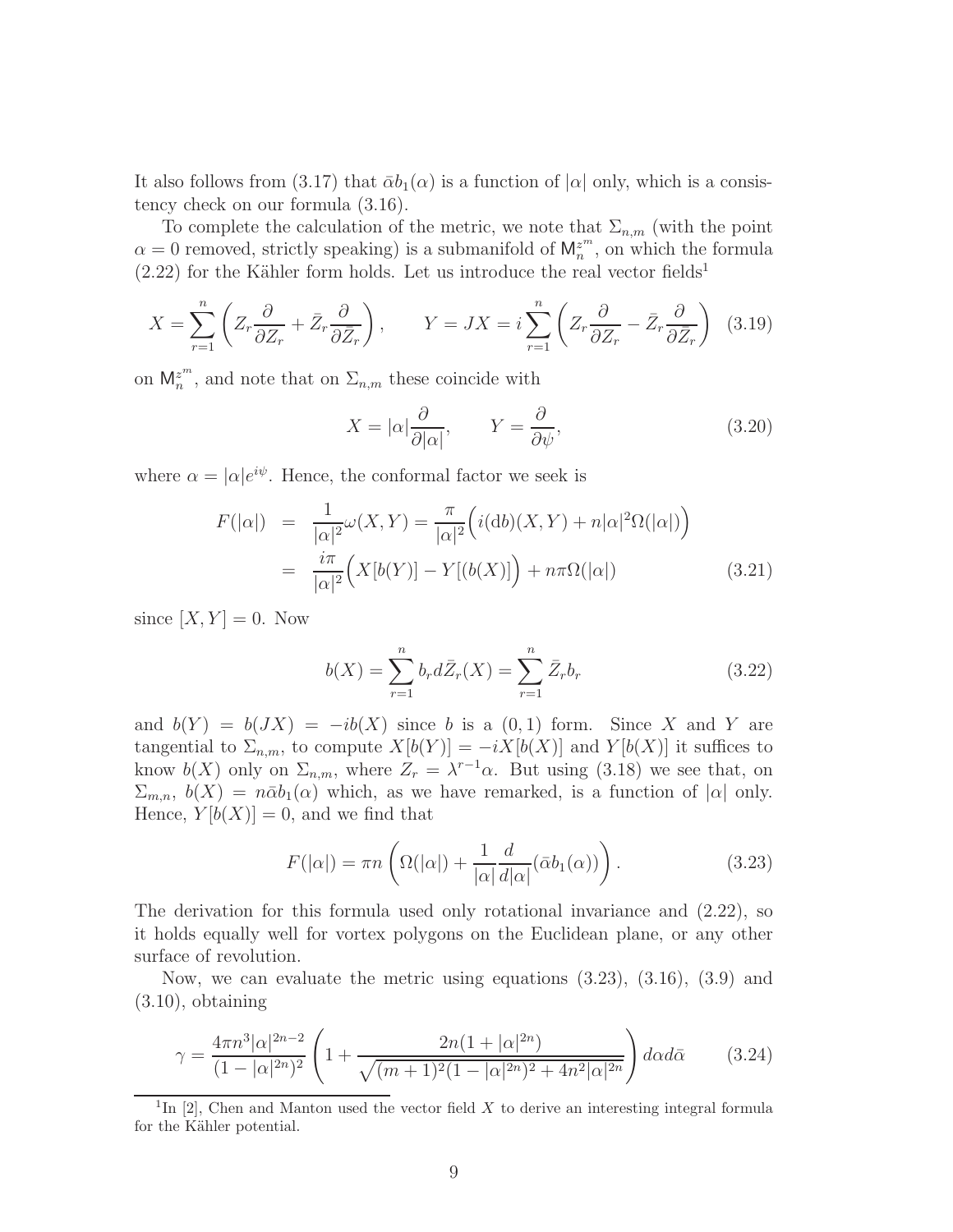for  $n > m + 1$ . For  $n = m + 1$ , the metric simplifies and we have

$$
\gamma = \frac{12\pi n^3 |\alpha|^{2n-2}}{(1 - |\alpha|^{2n})^2} d\alpha d\bar{\alpha}.
$$
 (3.25)

In the case  $m = 0$ , equation (3.24) agrees with previous results of Strachan [11] for  $n = 1, 2$ , and Krusch and Sutcliffe [5] for general n. For  $|\alpha|$  close to 1, the moving vortices are very far apart, so one expects the metric to approach the metric induced on  $\Sigma_{m,n}$  by the product metric on  $(M_1)^n$ 

$$
\gamma_{\text{product}} = \sum_{r=1}^{n} \frac{12\pi}{(1 - |Z_r|^2)^2} dZ_r d\bar{Z}_r, \tag{3.26}
$$

which is

$$
\gamma_{\infty} = \frac{12\pi n}{(1 - |\alpha|^2)^2} d\alpha d\bar{\alpha},\tag{3.27}
$$

the metric on the hyperbolic plane of curvature  $\kappa = -\frac{1}{3\pi}$  $\frac{1}{3\pi n}$ . Indeed, the full metric *is* asymptotic to  $\gamma_{\infty}$ :

$$
\gamma = \left(\frac{12\pi n}{(1 - |\alpha|^2)^2} - nm(m+2)\pi + O(1 - |\alpha|)\right) d\alpha d\bar{\alpha}.\tag{3.28}
$$

Much more surprising is the fact that  $\Sigma_{n,n-1}$  is *exactly* isometric to the hyperbolic plane of curvature  $\kappa = -\frac{1}{3\pi}$  $\frac{1}{3\pi n}$ . To see this, one should introduce the global complex coordinate  $\chi = \alpha^n$ , which is in one-to-one correspondence with points in  $\Sigma_{n,m}$ (recall that  $\alpha \mapsto \lambda \alpha$  just permutes the vortex positions, so maps each point in  $\Sigma_{n,m}$  to itself). The metric is then

$$
\gamma = \frac{4\pi n}{\left(1 - |\chi|^2\right)^2} \left(1 + \frac{2n\left(1 + |\chi|^2\right)}{\sqrt{\left(m + 1\right)^2 \left(1 - |\chi|^2\right)^2 + 4n^2|\chi|^2}}\right) d\chi d\bar{\chi}.\tag{3.29}
$$

Note that this is nondegenerate at  $\chi = 0$ . For  $m = n - 1$ , it simplifies to

$$
\gamma = \frac{12\pi n \, d\chi d\bar{\chi}}{\left(1 - |\chi|^2\right)^2},\tag{3.30}
$$

which, as promised, is the metric on the hyperbolic plane with curvature  $\kappa =$  $-\frac{1}{3\pi}$  $\frac{1}{3\pi n}$ .

## 4 The geometry of  $\Sigma_{n,m}$

It follows immediately from (3.29) that  $\Sigma_{n,m}$  is geodesically complete and has infinite volume. The radial curves  $\chi(t) = t\lambda$ ,  $\lambda \in U(1)$ ,  $-1 < t < 1$  are pregeodesics corresponding to the dual polygon scattering trajectories characteristic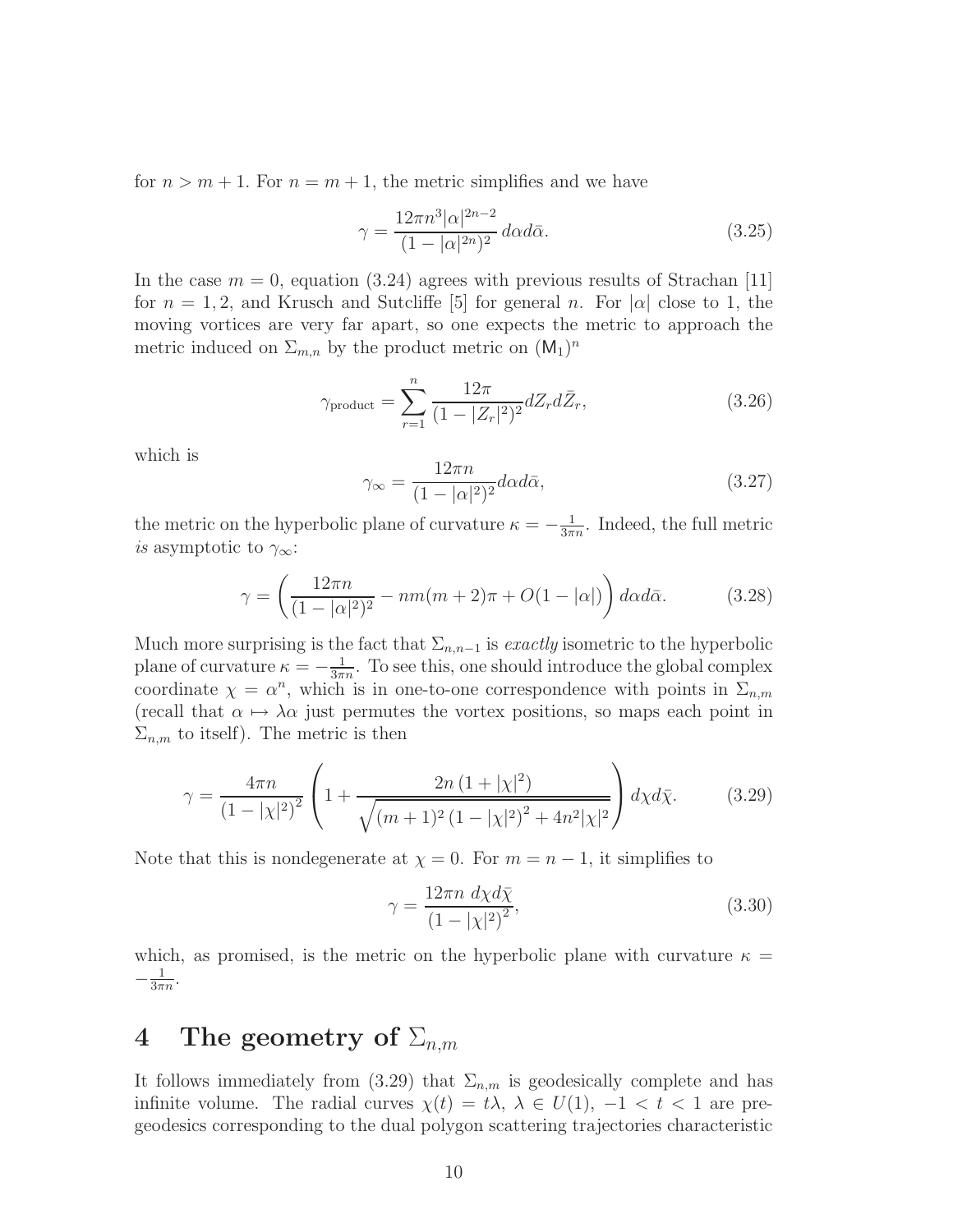of topological solitons in two dimensions. It is straightforward to compute the Gauss curvature of the surfaces  $\Sigma_{m,n}$  using the formula

$$
\kappa(|\chi|) = -\frac{1}{2|\chi|F(|\chi|)}\frac{d}{d|\chi|}\left(\frac{|\chi|}{F(|\chi|)}\frac{dF}{d|\chi|}\right). \tag{4.1}
$$

In all cases

$$
\lim_{|\chi| \to 1} \kappa = -\frac{1}{3\pi n},
$$

and for m close to  $n-1$ ,  $\kappa$  is uniformly negative. As already noted, for  $m = n-1$ ,  $\kappa = -\frac{1}{3\pi}$  $\frac{1}{3\pi n}$  for all  $\chi$ . By contrast, for m small,  $\kappa$  is positive close to  $\chi = 0$ . For example, on  $\Sigma_{n,0}$  one has

$$
\kappa(0) = \frac{2 n^3 - 4 n - 1}{\pi n (1 + 4 n + 4 n^2)}
$$
\n(4.2)

which is positive for all  $n \geq 2$ .

For purposes of visualization, it would be useful to find an isometric embedding of  $\Sigma_{m,n}$  as a surface of revolution in  $\mathbb{R}^3$ , along the lines of the "rounded" cone" picture of the Euclidean two-vortex moduli space discussed by Samols [10]. In our case, each  $\Sigma_{n,m}$  is asymptotic to a complete space of constant negative curvature, so it is clear that no such isometric embedding exists. However, we certainly can find an isometric embedding of  $\Sigma_{n,n-1}$  as a surface of revolution in  $\mathbb{R}^{(2,1)}$  (that is,  $\mathbb{R}^3$  equipped with the Lorentzian metric  $dx_1^2 + dx_2^2 - dx_3^2$ ), invariant under rotations about the timelike  $x_3$  axis. The image of this embedding is the hyperboloid on which

$$
x_1^2 + x_2^2 - x_3^2 = -3\pi n, \qquad x_3 > 0. \tag{4.3}
$$

Of course, this is just the hyperboloid model of the hyperbolic plane. One expects to be able to generalize this to  $\Sigma_{n,m}$  at least for m close to  $n-1$ . A short calculation shows that any surface of revolution which intersects the symmetry axis must have  $\kappa \leq 0$  at the intersection point, so isometric embeddings of  $\Sigma_{n,m}$ for m small certainly do not exist, as  $\kappa(0) > 0$  and  $\chi = 0$  is a fixed point of the rotation action. Using a straightforward modification of the method described in [6], one can obtain generating curves for the embedded surfaces of revolution for m close to  $n - 1$ . Some examples are depicted in figure 1.

The geodesic flow on  $\Sigma_{2,0}$  was considered in detail in [11]. It is a simple matter to analyze geodesic motion in  $\Sigma_{n,n-1}$  for any  $n \geq 1$ , since each of these spaces is isometric to a hyperbolic plane, and geodesic flow is invariant under homothety. Hence, the geodesic trajectories in  $\Sigma_{n,n-1}$  are the standard geodesics in the hyperbolic plane. In the Poincaré disk model, these are circular (or straight) arcs which intersect the boundary of the unit disk orthogonally. The vortex trajectories in physical space H corresponding to a geodesic in  $\Sigma_{n,n-1}$  are the preimage of the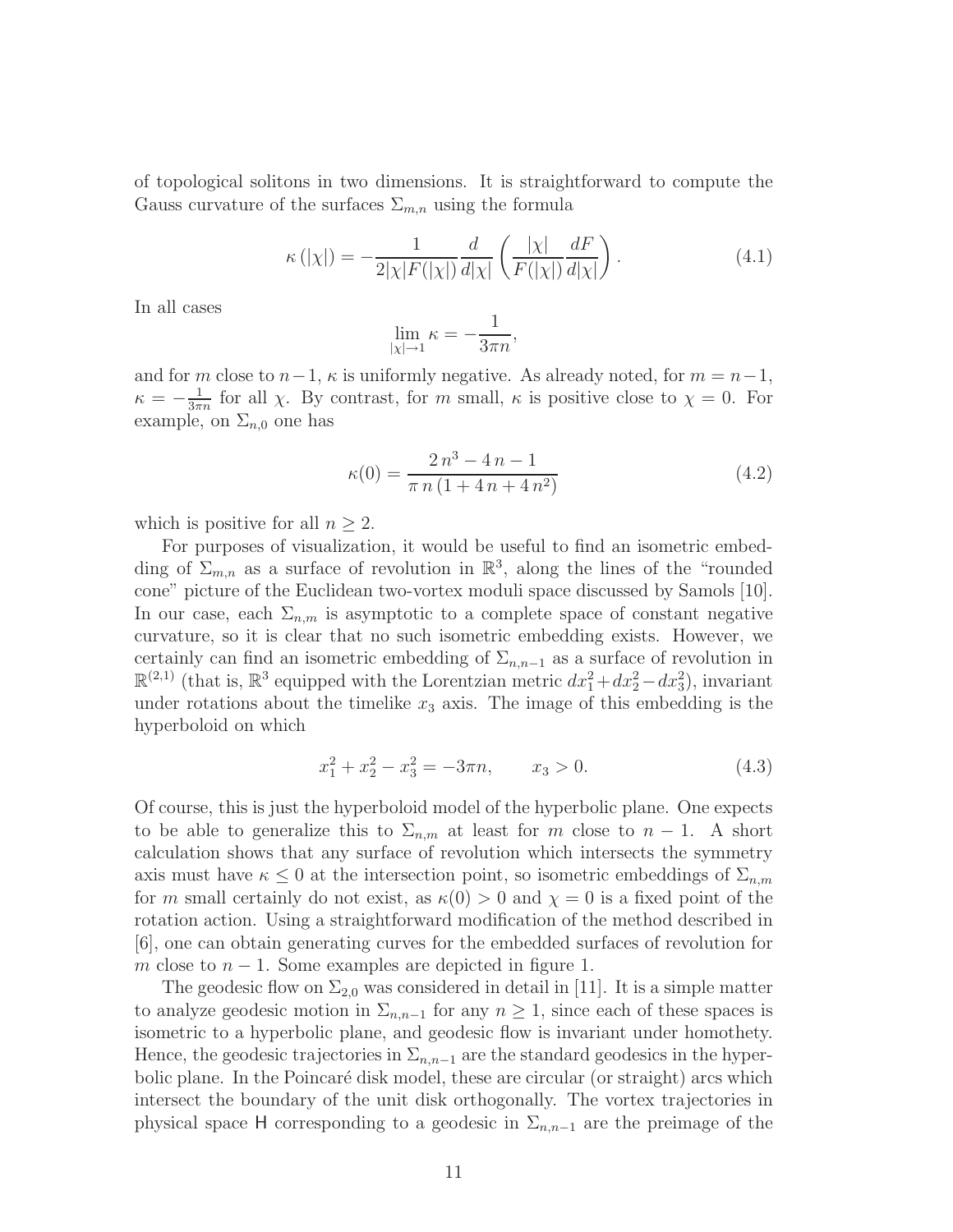

Figure 1: Generating curves for the spaces  $\Sigma_{8,m}$  isometrically embedded as surfaces of revolution in  $\mathbb{R}^{(2,1)}$  for  $m = 5, 6, 7$  (solid curves, top to bottom). The full surfaces are swept out by rotating about the  $x_3$  axis. The  $m = 7$  curve coincides with the hyperbola  $x_1^2 - x_3^2 = -24\pi$ . The dashed lines mark the light cone. No isometric embeddings of  $\Sigma_{8,m}$  for  $m = 0, \ldots, 4$  exist since these have positive Gauss curvature at the fixed point of the rotation action.

geodesic under the map  $z \mapsto z^n$  of the unit disk to itself. Since this map is conformal, the vortex trajectories also intersect the unit circle orthogonally. Consider the case  $n = 2$  in detail. Without loss of generality, we may restrict attention to the geodesics in  $\Sigma_{2,1}$  which intersect the boundary at  $e^{\pm i\psi}$  where  $0 < \psi \leq \frac{\pi}{2}$  $\frac{\pi}{2}$ . Each geodesic  $\chi(t)$  corresponds to a 3-vortex motion in which one vortex remains stationary at the origin and the other two move towards each other, scatter and recede, following the trajectories  $z(t) = \pm \chi(t)^{\frac{1}{2}}$ . We may derive an explicit formula for the scattering angle  $\Theta$  and impact parameter b associated with the  $\psi$ geodesic as follows. First we determine the geodesic in H which makes second order contact with the incoming vortex trajectory where it intersects the boundary, at  $e^{i\psi/2}$ . Simple trigonometry shows that this is a circular arc of radius  $\frac{1}{2} \tan \psi$ . This is the path that this vortex would follow if it did not interact with the other two. Call its exit point  $e^{i\xi}$ . Then the scattering angle is the angle one must rotate the disk so that this free exit point shifts to the actual vortex exit point  $e^{-i\psi/2}$ , that is,  $\Theta$  such that  $\xi + \Theta = -\frac{\psi}{2}$  $\frac{\psi}{2}$ . One can similarly construct the initial free path of the other moving vortex: it is the image of the first under a rotation by  $\pi$  about the origin. We define the impact parameter to be the hyperbolic distance (with respect to metric  $G$  on  $H$ ) between these two free trajectories. The geometry is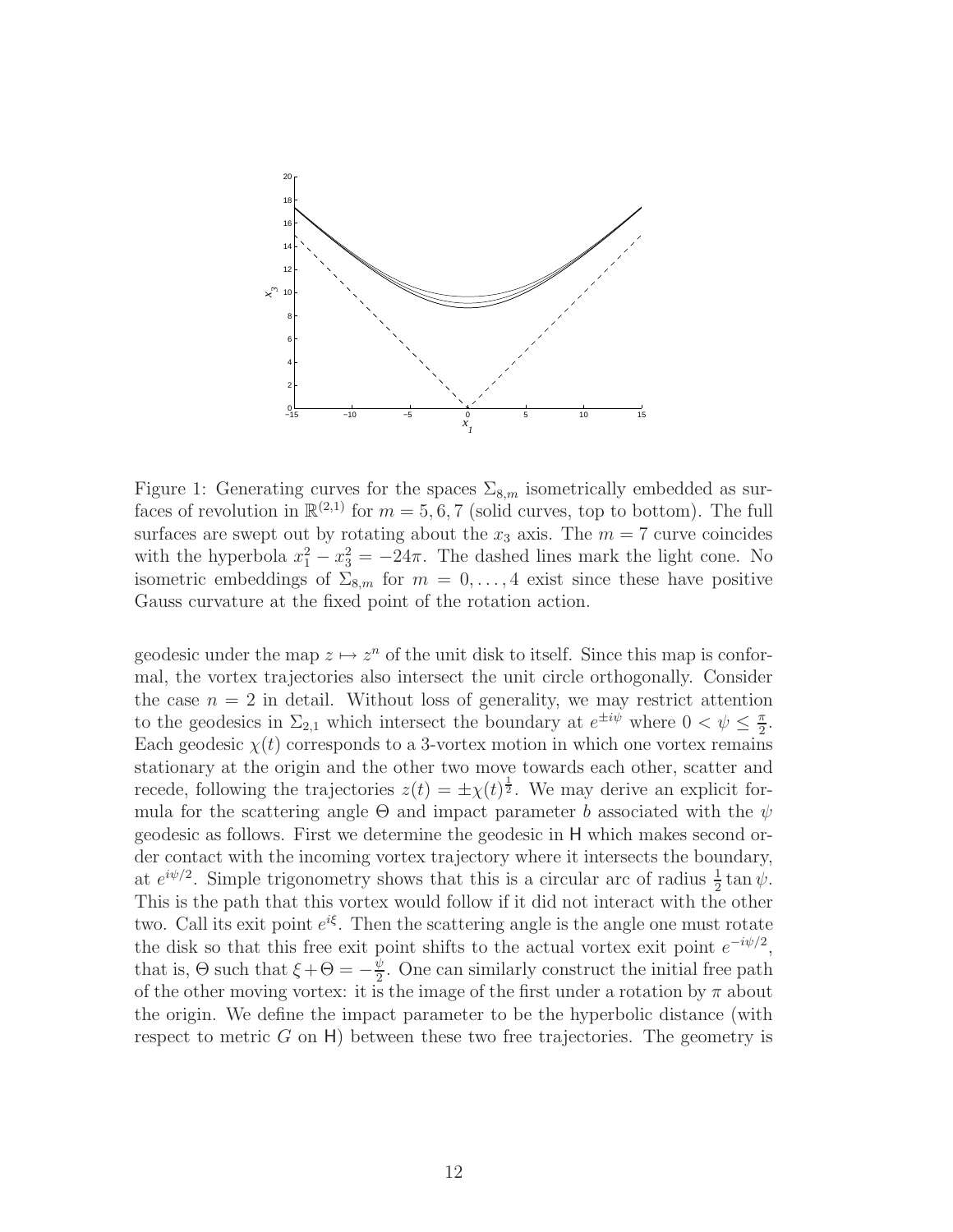

Figure 2: The geometry of vortex scattering: the solid curves are the vortex trajectories in physical space, while the dashed curves are the free trajectories which the vortices would describe if they did not interact with one another. By definition, these are the geodesic arcs which have second order contact with the incoming trajectories at their entry points on the boundary of H.

summarized in figure 2. Straightforward calculation shows that

$$
b(\psi) = 4\sqrt{2}\tanh^{-1}\left(\frac{\sqrt{4-3\sin^2\psi}-\sin\psi}{2\cos\psi}\right),
$$
  

$$
\Theta(\psi) = 2\tan^{-1}\left(\frac{1}{2}\tan\psi\right)-\psi.
$$
 (4.4)

Note that  $\psi = \frac{\pi}{2}$  $\frac{\pi}{2}$  gives the expected 90° head-on scattering process (i.e.  $b = 0$ and  $\Theta = \frac{\pi}{2}$ , and that  $\Theta$  decreases monotonically towards 0 as b increases.

### 5 The Collie-Tong flow

Motivated by a supersymmetric extension of the Abelian Higgs model with a Chern-Simons term, Collie and Tong have derived a new geometrically natural moduli space dynamics for Euclidean vortices [3]. This geometric flow is well defined on any Kähler soliton moduli space, and it is interesting to consider the dynamics of hyperbolic vortices under this flow, in comparison with their Euclidean counterparts. Recall that on a Kähler manifold M one has a closed 2-form  $\rho$  constructed from the Ricci curvature R and almost complex structure  $J$  in the same way that the Kähler form is constructed from the metric and  $J$ , that is,

$$
\rho(X, Y) = R(JX, Y). \tag{5.1}
$$

A trajectory  $\chi(t) \in M$  is a solution of the flow if

$$
\nabla_{d/dt}\dot{\chi} - \lambda \sharp \iota_{\dot{\chi}} \rho = 0 \tag{5.2}
$$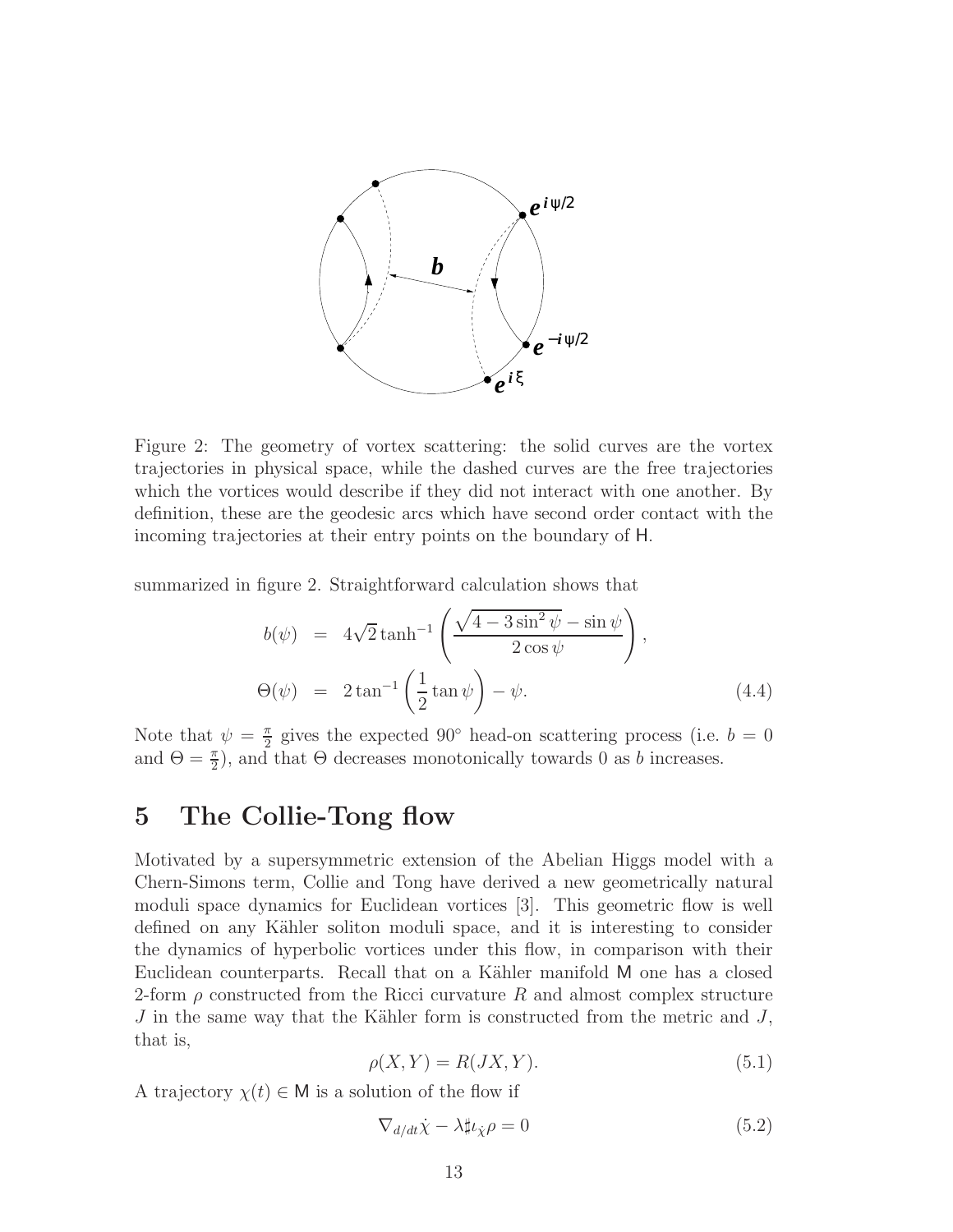where  $\lambda$  is a real constant,  $\sharp$  denotes the metric isomorphism  $T^*M \to TM$  and  $\iota$ denotes interior product,  $(\iota_X \rho)(Y) = \rho(X, Y)$ . A very similar flow has, in fact, been derived previously by Kim and Lee [4], but it is the geometrically natural formulation given above which is significant for our purposes, and this is due to Collie and Tong. For this reason, we will call equation (5.2) the Collie-Tong flow. It follows from (5.2) that

$$
\frac{d}{dt}\langle \dot{\chi}, \dot{\chi} \rangle = 2\lambda \langle \dot{\chi}, \sharp \iota_{\dot{\chi}} \rho \rangle = 2\lambda \rho(\dot{\chi}, \dot{\chi}) = 0,
$$
\n(5.3)

so this flow, like geodesic flow, conserves speed  $\|\dot{\chi}\|$ . Given a solution  $\chi(t)$  of (5.2),  $\chi(\lambda_0 t)$  satisfies (5.2) with parameter  $\lambda' = \lambda/\lambda_0$ , so we can rescale  $\lambda$  to any convenient value. Note that, in contrast to geodesic motion, the trajectories depend on  $\|\dot{\chi}(0)\|$ , not just the direction of  $\dot{\chi}(0)$ . If  $\lambda = 0$ , one recovers geodesic flow, so one expects trajectories under (5.2) to approach geodesics when the initial speed is taken to infinity.

Collie and Tong investigated the qualitative properties of this flow on the moduli space of centred Euclidean 2-vortices [3], finding scattering trajectories, bound orbits and bound orbits with Larmor precession. In this section we will make an analogous analysis of the flow on  $\Sigma_{2,0}$  numerically, and  $\Sigma_{n,n-1}$  exactly. First, we note that  $\Sigma_{n,m}$  is a *totally geodesic* complex submanifold of  $\mathsf{M}_{n+m}$ , so its Ricci form coincides with the restriction of the Ricci form of  $\mathsf{M}_{n+m}$  to  $T\Sigma_{n,m}$ . Hence, solutions of the flow on  $\Sigma_{n,m}$  are solutions of the flow on  $\mathsf{M}_{n+m}$ . Now on any two-dimensional Kähler manifold,  $\rho = \frac{1}{2}$  $\frac{1}{2}\kappa\omega$  where  $\kappa$  is, as before, the scalar curvature, and  $\omega$  is the Kähler form. Hence (5.2) (with  $\lambda = 2$ ) becomes

$$
\nabla_{d/dt}\dot{\chi} - \kappa J \dot{\chi} = 0. \tag{5.4}
$$

We have solved this equation numerically on  $\Sigma_{2,0}$  for various initial data using the ODE solver package in Matlab. The corresponding vortex trajectories are depicted in figure 3. Appropriate choices of initial data yield scattering trajectories, bound orbits and Larmor precession, as predicted by Collie and Tong in the Euclidean context. One can also find complicated cycloid-like trajectories.

We can make a more complete analysis of the flow on  $\Sigma_{n,n-1}$ , since this is isometric to the hyperbolic plane of curvature  $-1/3\pi n$ , so  $\kappa$  is constant. By rescaling t we can scale away  $\kappa$  in (5.4), so it suffices to consider the flow on, say, the hyperbolic plane of curvature  $-1$ . In the upper half plane model this has metric

$$
\gamma = \frac{1}{y^2} (dx^2 + dy^2).
$$
\n(5.5)

To translate back to the disk model, we note that

$$
\chi = \frac{z - i}{-iz + 1}, \qquad z = x + iy. \tag{5.6}
$$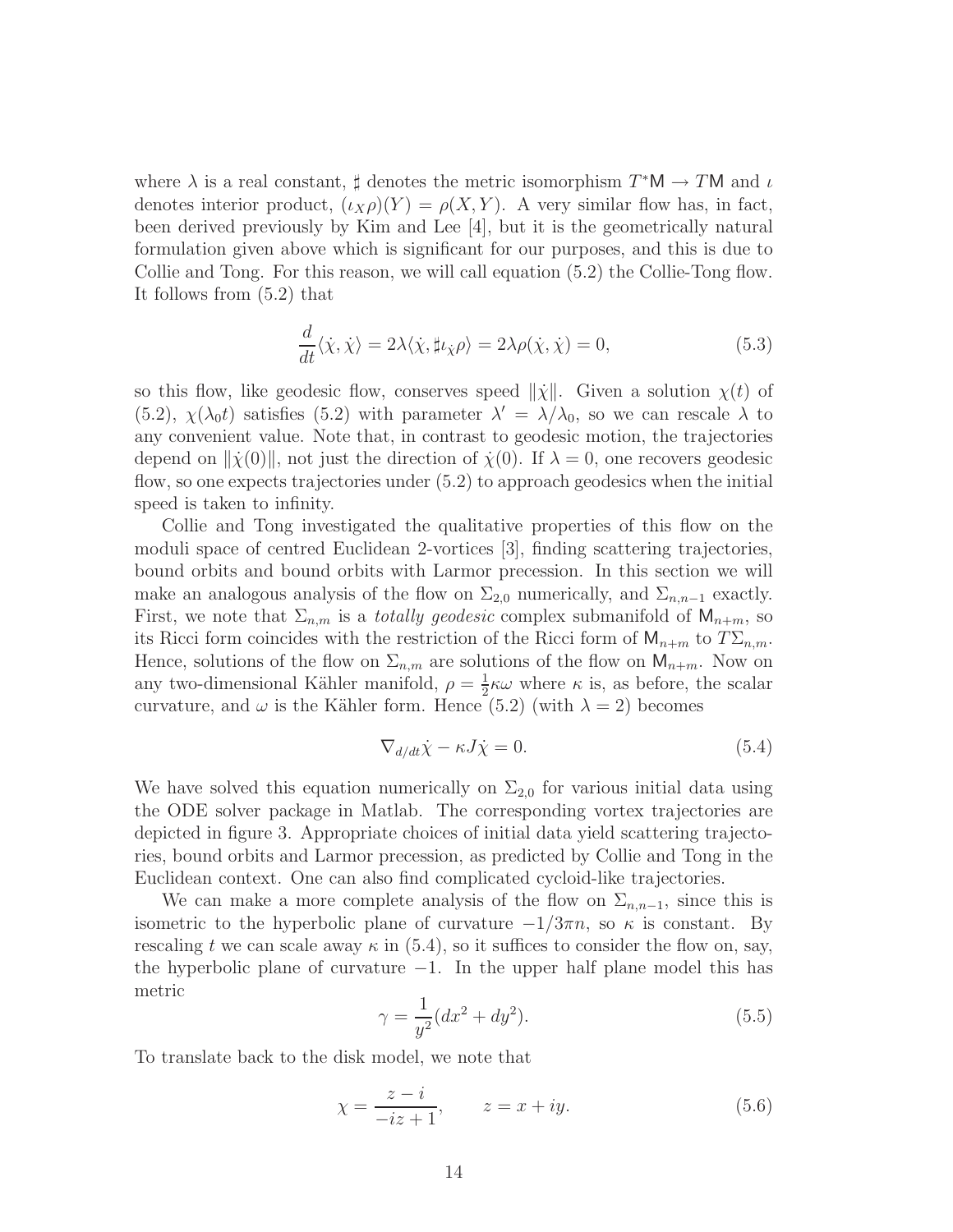

Figure 3: Vortex trajectories under the Collie-Tong flow on  $\Sigma_{2,0}$ . The curves show the trajectory of one of the vortices in each two vortex motion, and illustrate a variety of behaviours: (a) scattering, (b) an almost-circular bound orbit, (c) Larmor precession, (d) a cycloid-like bound orbit.

The vortex trajectories are then given by the *n*-th roots of  $\chi(t)$ . In the z coordinate system (5.4) becomes

$$
\ddot{x} - \frac{2}{y}\dot{x}\dot{y} + \dot{y} = 0, \n\ddot{y} + \frac{1}{y}(\dot{x}^2 - \dot{y}^2) - \dot{x} = 0,
$$
\n(5.7)

which has two conserved charges,

$$
E = \frac{1}{2y^2} (\dot{x}^2 + \dot{y}^2), \qquad P = \frac{\dot{x} - y}{y^2}.
$$
 (5.8)

Consider the trajectory with initial data  $z(0) = i$ ,  $\dot{z}(0) = iv$  for  $v > 0$ . This has  $P = -1$ , so its projection to the  $(y, \dot{y})$  phase plane is the energy level curve

$$
\dot{y}^2 = y^2(v^2 - (1 - y)^2). \tag{5.9}
$$

For  $0 < v < 1$  the trajectories are periodic, with  $1 - v \leq y(t) \leq 1 + v$  while for  $v \geq 1$  the trajectories are unbounded, escaping from and to the boundary at infinity  $(y = 0)$  as  $t \to \pm \infty$ . Between critical points of  $y(t)$ , we can determine the trajectory  $x(y)$  by solving

$$
\frac{dx}{dy} = \frac{\dot{x}}{\dot{y}} = \pm \frac{1 - y}{\sqrt{v^2 - (1 - y)^2}}.
$$
\n(5.10)

One finds that

$$
(x+v)^2 + (y-1)^2 = v^2 \tag{5.11}
$$

so the trajectory is a circle of radius v centred on  $(-v, 1)$ , or, if  $v \ge 1$ , the portion of this circle in the upper half plane. Note, in the latter case, that the trajectory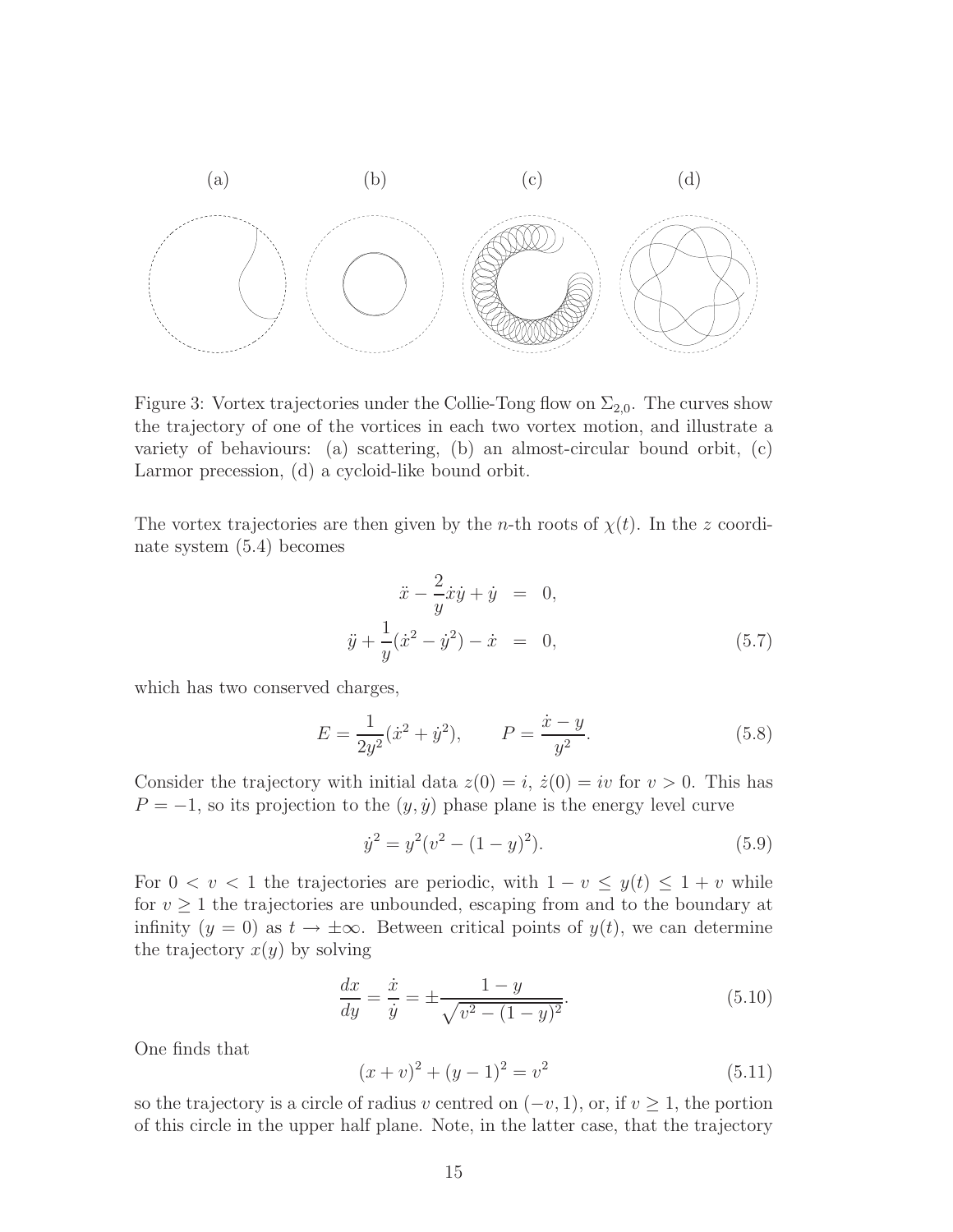

Figure 4: Vortex trajectories under the Collie-Tong flow on  $\Sigma_{2,1}$ . One vortex moves along the trajectory  $\alpha(t)$  depicted, another moves along  $-\alpha(t)$  while a third vortex remains stationary at the origin. In each case  $\alpha(t)^2$  describes a circle with centre in the unit disk. In case  $(b)$  this circle passes through 0 so the vortices undergo 90° scattering at the origin. The circle captures 0 in cases (c) and (d), but not in case (a). Note that all trajectories are periodic or escape to infinity.

intersects the boundary acutely, not orthogonally, though the trajectories tend to a geodesic as  $v \to \infty$ , as one would expect. By acting on this one-parameter family of circles with the isometry group of the hyperbolic plane  $(SL(2,\mathbb{R})$  acting by fractional linear transformations, in the upper half plane model), we obtain all circles centred in the upper half plane (note that geodesics have centres on the boundary  $y = 0$ . Under the Möbius transformation (5.6), these are mapped to circles with centres in the unit disk, and every such (arc of a) circle is a trajectory of the flow. The corresponding vortex trajectories in H (in the disk model) are then obtained by taking n-th roots. Clearly the behaviour is much simpler than that found numerically in  $\Sigma_{2,0}$ : all trajectories are either periodic or unbounded (both as  $t \to \infty$  and  $t \to -\infty$ ). Some examples are depicted in figure 4.

It would be interesting to make a systematic analysis of the flow (5.2) on a general Kähler manifold. One expects, for example, that the flow is complete if and only if the manifold is metrically complete. A natural generalization of the case  $\Sigma_{n,n-1}$  considered in detail above would be to assume that M is a homogeneous Einstein manifold, for example  $\mathsf{M} = \mathbb{C}P^N$ . This is potentially relevant to vortex dynamics on the two-sphere close to the Bradlow limit [1].

### Acknowledgements

SK would like to thank Nick Manton for helpful discussions at an early state of the project.